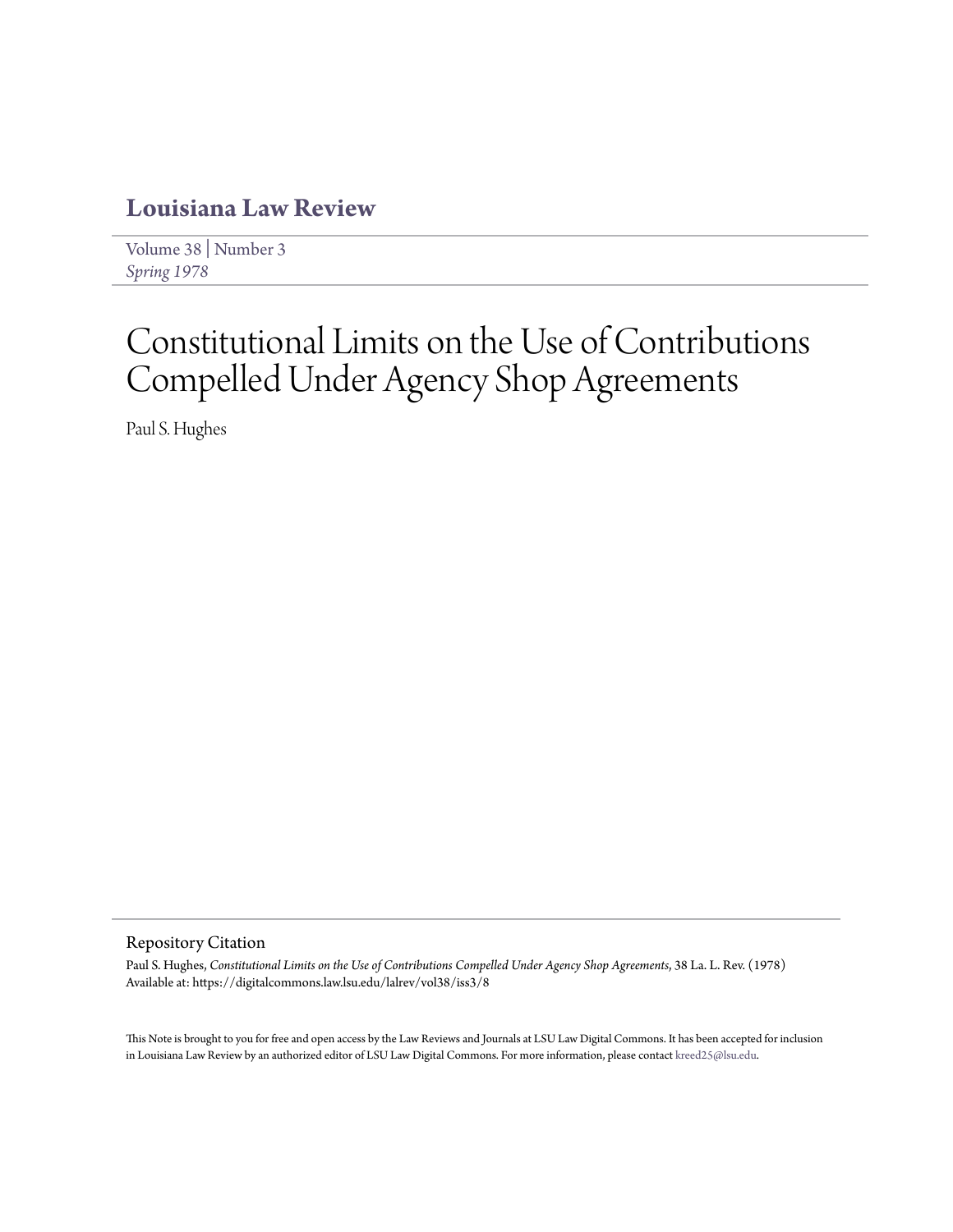## **CONSTITUTIONAL LIMITS ON THE USE OF CONTRIBUTIONS COMPELLED UNDER AGENCY SHOP AGREEMENTS**

Public school teachers sought a declaration that an agency shop provision violated the first amendment to the United States Constitution. 'The teachers alleged that they opposed collective bargaining in the public sector and other political and ideological activities engaged in **by** the union. The Supreme Court *held* that the agency shop clause was valid insofar as service charges imposed thereby were used to finance collective bargaining, contract administration, and grievance adjustment, but that first admendment principles prohibited requiring a teacher to contribute to support an ideological cause he might oppose. *Abood v. Detroit Board of Education,* 431 **U.S. 209 (1977).**

The agency shop agreement opposed **by** the teachers required them to pay the union a service charge equal to regular union dues.<sup>2</sup> Under federal law such an agreement is the "practical equivalent" of a union shop contract, which would require an employee to join the union and to pay normal union dues.3 The principal justification for agency and union shop agreements is to prevent "free riders" from enjoying the benefits of collective bargaining without sharing in the costs of obtaining those benefits.<sup>4</sup>

The United States Supreme Court first considered the question of the impact of union shop agreements on the first amendment rights of employees in *Railway Employees' Department v. Hanson.5* That case involved provisions of the Railway Labor Act which gave effect to agreements for union shops even if they were prohibited **by** state law.6 After

**3.** NLRB v. General Motors, **373 U.S.** 734, 742, 743 **(1962).** *See* **Abood v. Detroit Bd.** of **Ed.,** 431 **U.S. 209, 217 n.10 (1977).**

4. **96 CONG.** REC. **16279 (1950)** (statement of Senator Hill); *Hearings on H.R. 7789, House Committee on Interstate and Foreign Commerce,* 81st Cong., **2d** Sess. **10 (1950)** (statement of George M. Harrison, for the Railway Labor Executives Association).

**6.** 45 **U.S.C.** § 52(11) **(1970)** provides that, notwithstanding any law of any state, any

**<sup>1.</sup>** The agency shop contract was entered into pursuant to a Michigan statute which provided that no law of Michigan would preclude a public employer from making an agreement with a bargaining agent that required, as a condition of employment, that all employees pay to the agent a "service fee" equal to the amount of dues required of members of the agent. **1973** Mich. Comp. Laws 423.210(i)(c).

<sup>2.</sup> The Supreme Court defined agency shops in **NLRB** *v.* **General** *Motors,* **373 U.S.** 734, 743 **(1962).** *See* Abood v. Detroit Bd. of **Ed.,** 431 **U.S. 209, 217** n.8. Under an agency shop, the employee need not formally join the union. For a discussion of the distinctive features of agency and union shops, **see 3 LAB. L. REP. (CCH) \$ 4510.** Compelled union membership is generally rejected in Europe. See Lenhoff, The Problem of Compulsory Unionism in *Europe,* 5 **AM. J. COMP. L. 18,** 42 **(1956).**

<sup>5.</sup> **351 U.S.** 225 **(1956).**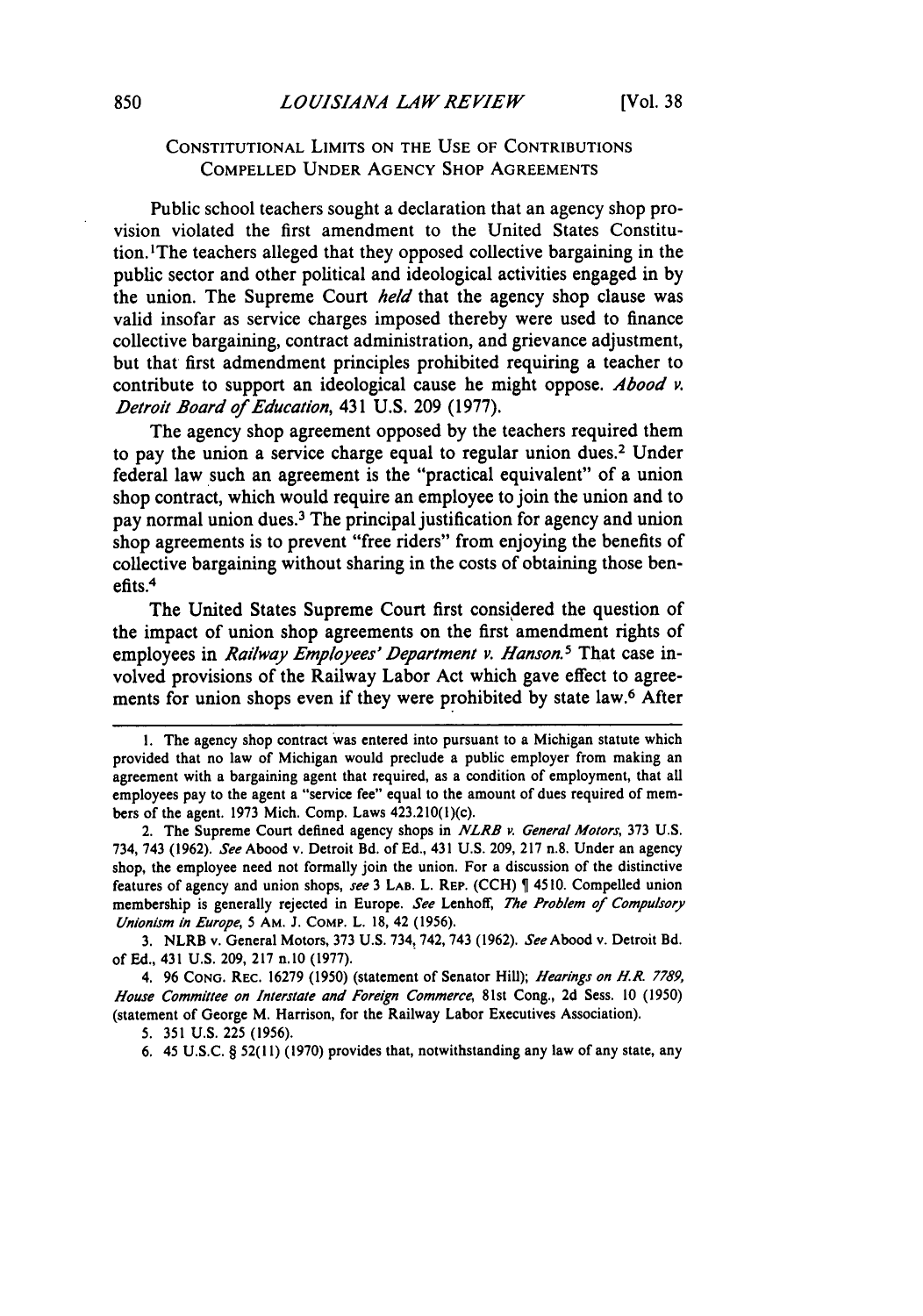deciding that the contested agreement constituted governmental action for first amendment purposes,<sup>7</sup> the Court held that requiring beneficiaries of collective bargaining to support collective bargaining agencies did not violate the first amendment.<sup>8</sup> The Court emphasized that the funds were not exacted as a penalty or as a cover for forcing ideological conformity,<sup>9</sup> and analogized the position of union members to that of members of integrated state bar associations.10 The Court, however, reserved judgment on the issue of using assessments for purposes not germane to collective bargaining.<sup>11</sup>

carrier and a duly authorized labor organization shall be permitted "to make agreements, requiring, as a condition of continued employment, that within sixty days following the beginning of such employment, or the effective date of such agreements, whichever is the later, all employees shall become members of the labor organization." In contrast, section 14(b) of the National Labor Relations Act which permits union shops is designed to give way before contrary state laws. **29 U.S.C.** § 164(b). *See3* **LAB.** L. REP. **(CCH) 4510.** Some twenty states have "right to work" laws outlawing union shops. All-State Chart, **I LAB.** L. REP. **(CCH)** 40, **350.**

For an examination of arguments for and against right to work laws *see* Note, 40 **IOWA L. REV. 621 (1953).** Justice Douglas has noted that a union shop under the National Labor Relations Act may constitute state action because the Act encourages these agreements. Buckley v. American Fed'n of Television **&** Radio Artists, 419 **U.S. 1093 (1975)** (Douglas, **J.,** dissenting from denial of certiorari).

**7. 351 U.S.** at **232.** In a case with similar circumstances, Judge Learned Hand found no state action to require constitutional scrutiny, because the statute only permitted rather than required union shop agreements. Otten v. Baltimore **&** Ohio R.R., **205 F.2d 58 (1953).** Other courts have also upheld section **152(1!)** in similar circumstances. *See, e.g.,* Hudson v. Atlantic Coast Line R.R., 242 **N.C. 650, 89 S.E.2d** 441 **(1955);** International Ass'n of Machinists v. Sandberry, **277 S.W.2d 777** (Tex. Civ. **App.** 1974).

**8. 351 U.S.** at **238.** The Court first determined that section **152(11)** of the Railway Labor Act was relevant and appropriate to Congress's powers under the commerce clause. *Id.* at **233.** In rejecting claims of a violation of the due process clause, involving the employees' right to work, the Court found that Congress's action might have been made with the intent ultimately to enhance that right. *Id.* at **235.**

**9.** The Court felt that provisions limiting the use to which the funds could be put, as well as the reasons for which a member could be expelled from a union, protected the employee from actions **by** the union which would force him to conform ideologically. **351 U.S.** at **238.**

**10. 351 U.S.** at **238.** The conclusion reached in *Hanson* has been criticized on a number of grounds. The analogy with the integrated bar, which was never fully explained, has been said **by** Justice Douglas, who authored the *Hanson* decision, to have failed on reflection. Lathrop v. Donahue, **367 U.S. 820, 881 (1961)** (Douglas, **J.,** dissenting). It has been suggested that *Hanson* effectively ignored the question of freedom of association. Note, **19 GA. B.J. 550 (1957).** Another author believes the question of basic individual freedom was sidestepped with an undocumented statement. Note, **6 J. PUB.** L. **263 (1957).** Justice Powell says that *Hanson* decided first amendment issues summarily and almost viewed them as inconsequential. 431 **U.S.** at 248 (Powell, **J.,** concurring).

**11. 351 U.S.** at **238.**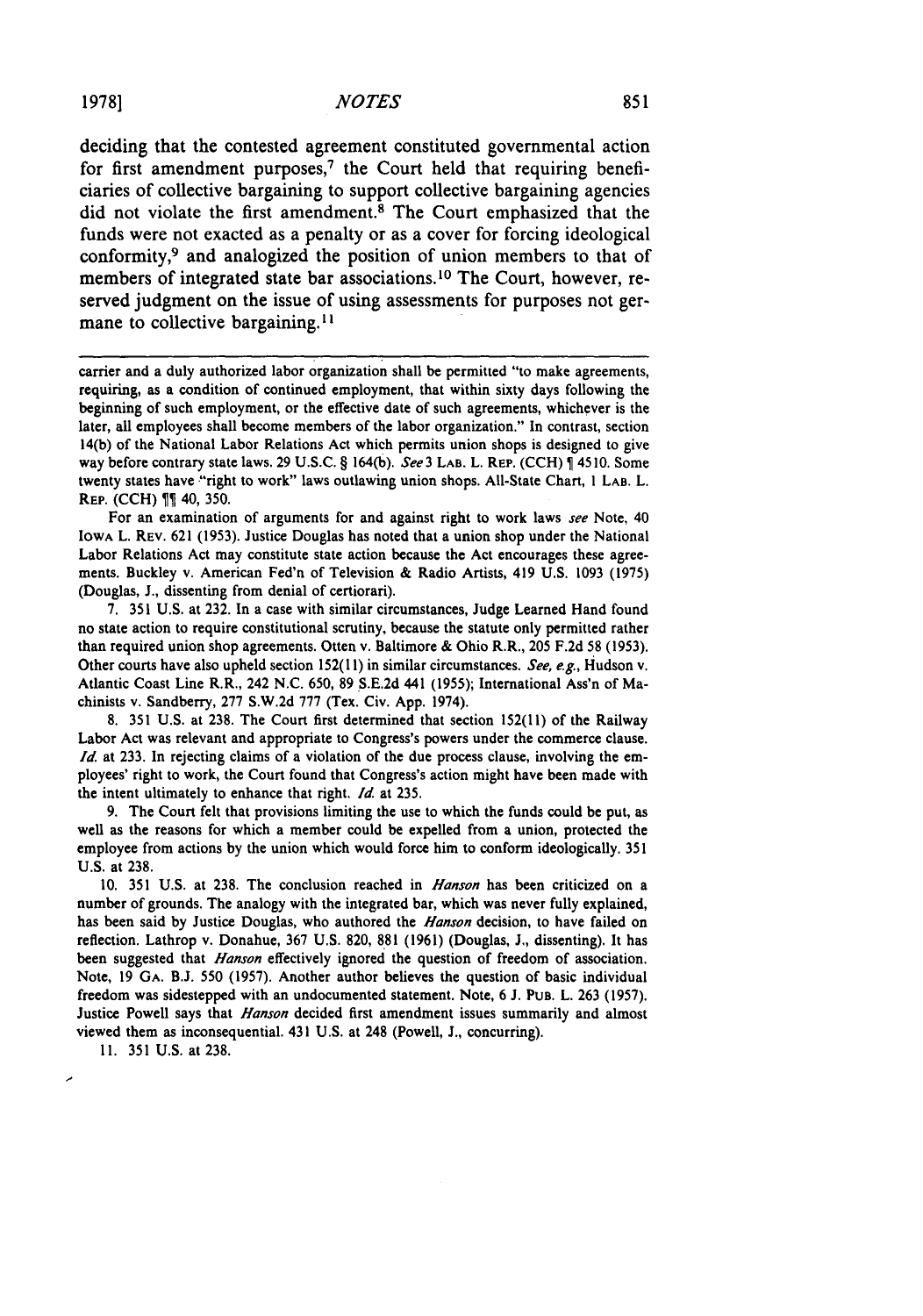The Court reexamined its position on union shops in *International* Association *of Machinists v. Street,12* which also involved the Railway Labor Act. In that case the plaintiff relied upon a finding by the Georgia Supreme Court<sup>13</sup> that funds exacted under the union shop agreement were used to support political candidates, to propagate political and economic doctrines, and to promote legislative programs. 14 A plurality of justices felt that *Street* presented a question unanswered in *Hanson:* the use of compelled contributions for political purposes.<sup>15</sup> The Court avoided the constitutional question by construing the Railway Labor Act to preclude using money exacted from a dissenting union member to support political activities.<sup>16</sup>

After recognizing that "to be required to help finance the union as collective bargaining agent might well be thought to interfere **. . .** with an employee's freedom to associate to advance beliefs"<sup>17</sup> the Court in the instant case attempted to apply the principles of *Hanson* and *Street* to public sector employees. In its role as negotiator the union could take positions on abortions, strikes, or even wages that would be adverse to the views of individual members.<sup>18</sup> The Court noted that *Hanson* and

15. 367 U.S. at 749. The Court in *Street* said that the issues raised fit the exception left by *Hanson.* Justice Frankfurter congently disputed this contention. 367 U.S. at 804 (Frankfurter, J., dissenting). For narrow interpretations of *Hanson, see* Note, 24 **GA.** B.J. 432 (1962); Note, 36 ST. JOHN'S L. REV. 164 (1962); Note, **I I** S.W.L.J. 88 (1957).

16. 367 U.S. at 770. This expedient resolution has been criticized as a distortion of Congressional intent. *See* Note, 28 BROOKLYN L. REV. 170 (1961). The remedy of *Street,* the return of the percentage of exacted funds used for political purposes, has been characterized as of little practical value. Note, 61 COLUM. L. REv. 1513 (1961). Another author suggests, however, that the insignificance of the remedy may be fully commensurate with the small harm done. Note, 75 HARV. L. REV. 233 (1961). *Street* has been commended as a useful stopgap. Note, 3 GEo. **WASH.** L. REv. 541 (1962). A companion case to *Street, Lathrop v. Donohue,* 367 U.S. 820 (1961), involved similar first amendment issues in the context of an order of the Wisconsin Supreme Court integrating the state bar. The record was found insufficient for constitutional adjudication, although the Wisconsin court had taken judicial notice of political activities of the state bar, because the plaintiff failed to allege any particular political use of which he disapproved.

17. 431 U.S. at 227.

18. Id. at 222. *See also* International Ass'n of Machinists v. Street, 367 U.S. 740, 775,

<sup>12. 367</sup> U.S. 740 (1961).

<sup>13.</sup> International Ass'n of Machinists v. Street, 215 Ga. 27, 108 S.E.2d 796 (1959), *rev'd,* 367 U.S. 740 (1961).

<sup>14.</sup> Following *Hanson,* many observers felt that the issue of the validity of the union shop provisions of the Railway Labor Act had been permanently decided. The *Street* case was not considered a significant challenge to that decision. *See* Wellington, *Machinists v. Street: Statutory Interpretation and the Avoidance of Constitutional Issues,* 1961 **Sup. CT.** REV. 49, 51-54 (to the effect that no new issues were raised by the pleadings in *Street* that were not also raised by *Hanson);* Note, 22 OHIO ST. L.J. 39, 63 (1961).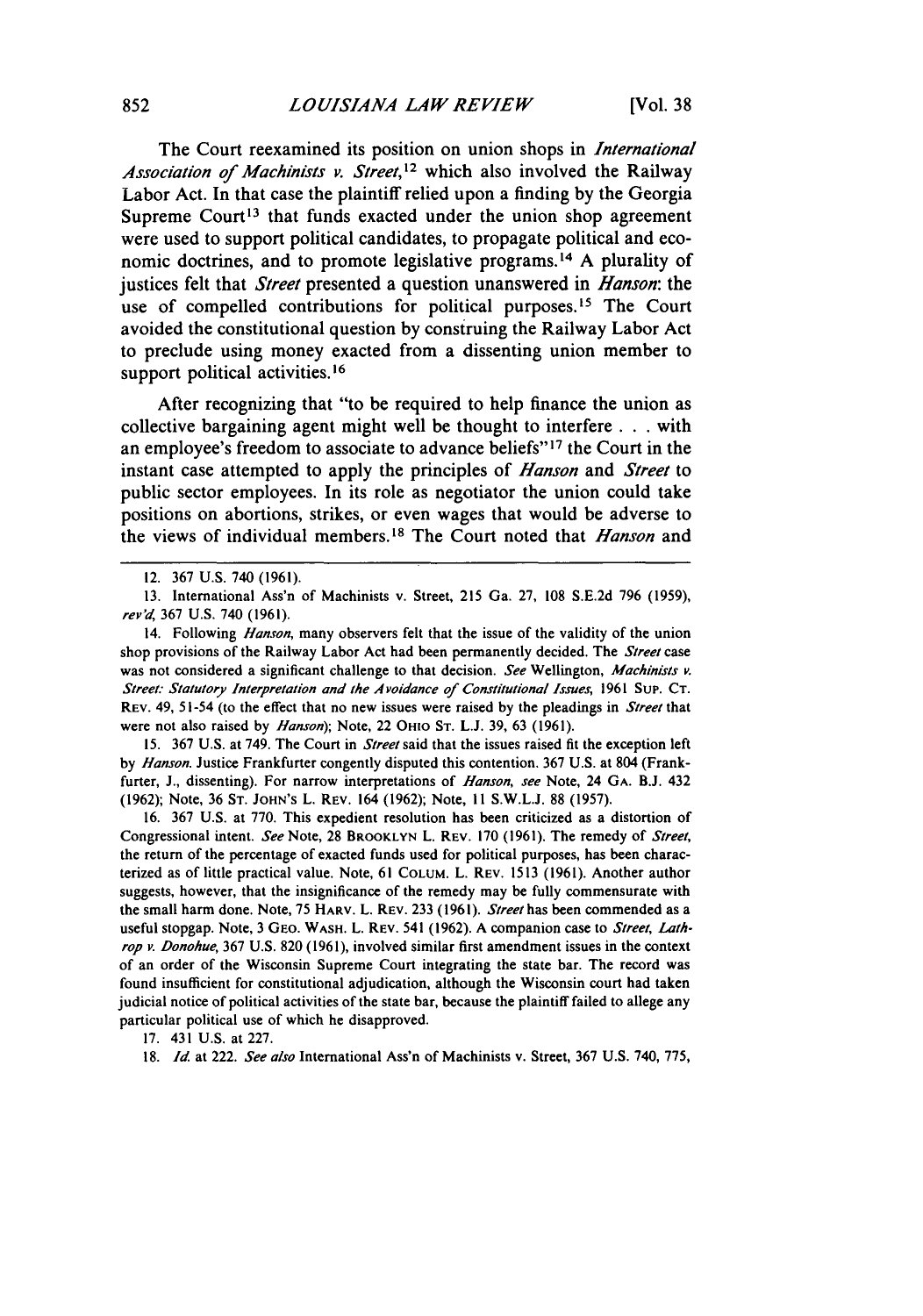*Street* had found any such impact upon first amendment rights to be constitutionally justified by the legislative assessment of the union shop's contribution to labor relations.<sup>19</sup> The same governmental interests identified in *Hanson* and *Street* were found in *Abood* to support presumptively any first amendment deprivation caused **by** the Michigan statute.<sup>20</sup>

The teachers advanced two reasons for distinguishing *Hanson* and *Street* from the instant case. First, they suggested that government employment constitutes direct state action and thus differs from the permissive state action found in the two earlier cases. The Court refused to make such a distinction at least insofar as first amendment impact was concerned, and noted that the *Hanson* challenge had failed because the Railway Labor Act was found constitutional, not because there was no state action.2' The teachers also claimed that collective bargaining in the public sector is inherently political, and that to prevent coerced idelogical conformity the political interests of government employees should be given greater protection than that afforded in *Hanson.22* The Court refused to translate the differences in public and private sector collective bargaining into differences in first amendment rights<sup>23</sup> on the rationale that the first amendment protects all expression and thought, not **just** political interests. <sup>24</sup>

After rejecting the attempt to distinguish *Hanson* and *Street,* the Court went on to deal with an issue not decided in the two earlier cases:

19. 431 U.S. at 224.

20. Id.

21. *Id.* at 226. *See* Railway Employees' Dep't v. Hanson, 351 U.S. 225, 238 (1956).

22. 431 U.S. at 226. Justice Powell, in his concurrence, sought to distinguish the "permissive" state action found in contracts allowed by the Railway Labor Act, and the "direct" state action involved in *Abood Id.* at 250-54. A careful reading of *Hanson* shows, however, that the same scrutiny was given the constitutional issues despite the statute's permissive form. The Court in *Hanson* found that the federal statute **was** the "source of the power and authority by which any rights are lost or sacrificed." Railway Employees' Dep't v. Hanson, 351 U.S. 225, 232. *See* Board of R.R. Trainmen v. Howard, 343 U.S. 768 (1952); Public Utilities Comm'n v. Pollack, 343 U.S. 451 (1952); Steele v. Louisville & Nashville R.R., 323 U.S. 192 (1944). Although Jackson *P. Metropolitan Edison Co.,* 419 U.S. 345 (1974), may suggest that a contract under the Railway Labor Act is not state action, it does not suggest that different levels of state action require differing levels of constitutional scrutiny.

23. 431 U.S. at 232.

24. *Id.* at 231. *See* UMW v. Illinois State Bar Ass'n, 389 U.S. 217 (1967); NAACP v. Button, 371 U.S. 415 (1963); Roth v. United States, 354 U.S. 476 (1956); Thornhill v. Alabama, 310 U.S. 88 (1940).

<sup>780 (1961) (</sup>Black & Douglas, JJ., concurring). It has also been recognized that significant interests in expression are involved in collective bargaining. Note, 75 HARV. L. REV. 233 (1961).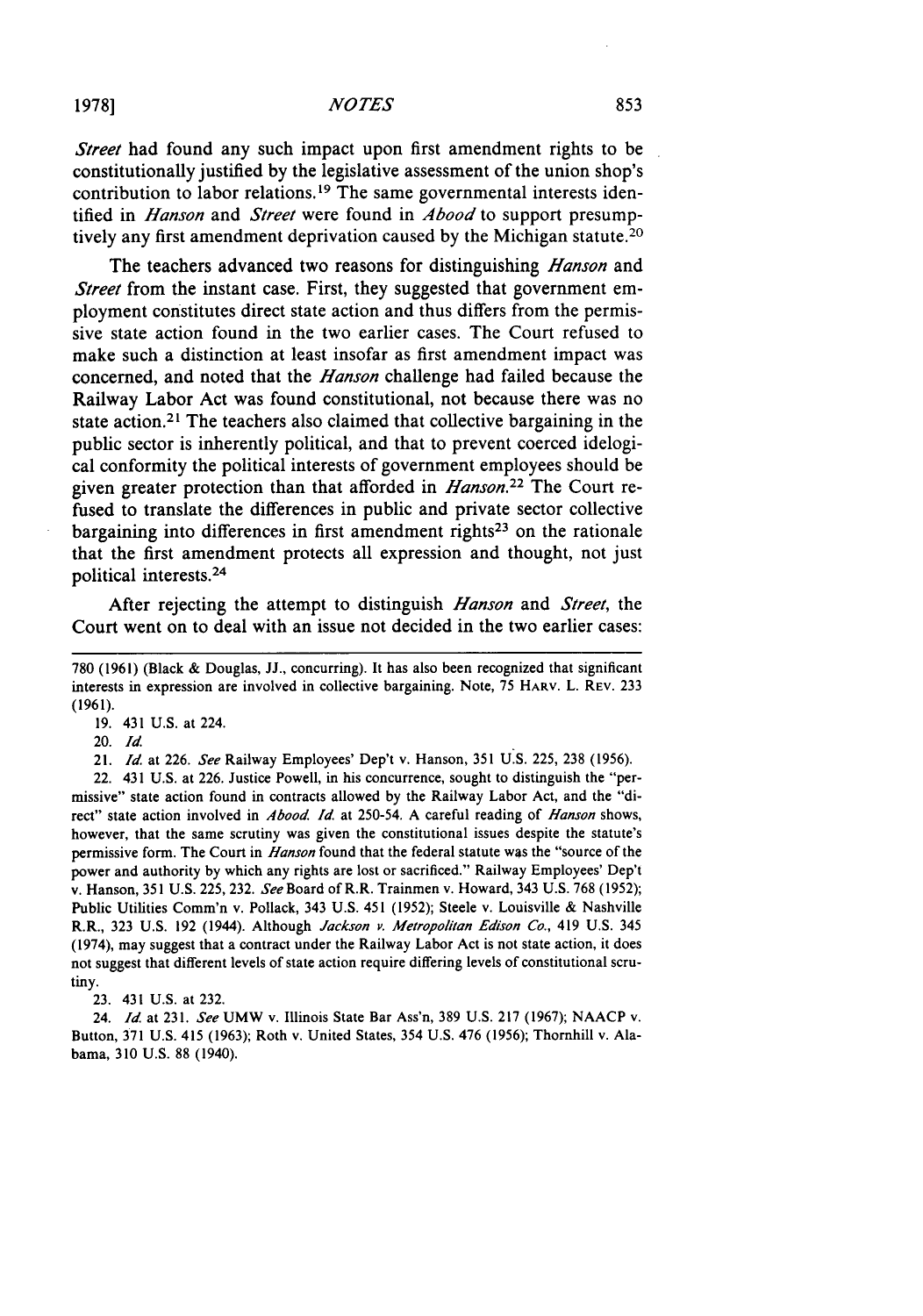"The use of **...** fees for purposes other than collective bargaining. '25 The *Hanson* decision had been based on the premise that exacted funds were to be used only for purposes germane to collective bargaining.<sup>26</sup> The holding of *Street* involved a statutory construction which denied unions the power to use such funds for political purposes. In *Abood* the Court found that the interests advanced by union shops do not justify compelling contributions to ideological causes unrelated to a union's collective bargaining duties.<sup>27</sup>

This conclusion flows from the belief that any first amendment harms can be justified only by their relation to valid state interests.<sup>28</sup> However, the adoption of the test of *relation to collective bargaining* as a constitutional rule undermined the implication of *Street* that exacted funds could constitutionally be used only for non-political purposes. The Court's application of the test first used in *Hanson* of relation to collective bargaining means that political uses can be justified if they are so related.29

The political use of funds exacted from public sector employees as a condition of their employment would appear suspect after the recent case of *Elrod v. Burns.30* In *Elrod the* Court relied on the right to associate to advance beliefs<sup>31</sup> when it held that a surrender of constitutional rights could not be a valid predicate of public benefits.<sup>32</sup> Forced contributions

28. 431 U.S. at 224-26, 236. *See also* Elrod v. Bums, 424 U.S. 347 (1976); Buckley v. Valeo, 424 U.S. **1** (1976); Kusper v. Pontikes, 414 U.S. 51 (1973); United States v. Robel, 389 U.S. 258 (1967); Shelton v. Tucker, 364 U.S. 479 (1960); Bates v. City of Little Rock, 361 U.S. 516 (1959); NAACP v. Alabama, 357 U.S. 449 (1958); Thomas v. Collins, 323 U.S. 516 (1945).

**29.** One commentator has suggested that relation to collective bargaining would have been a more satisfactory dividing line in *Street.* Note, 61 COLUM. L. **REV.** 1513 (1961).

30. 427 U.S. 347 (1976). Justice Rehnquist recognized this conflict in *Abood* 431 U.S. at 242 (Rehnquist, **J.,** concurring). *See also id* at 244 (Powell, **J.,** concurring).

**31.** This is of course the right abridged in the instant case. See the text at notes 17-20, *supra.* The court in *Street* failed to recognize this right and followed *Hanson* in applying a bifurcated analysis involving separate issues of association and expression. *See* Lathrop v. Donohue, **367** U.S. 820, **848** (1961) (Harlan, **J.,** concurring).

32. The concept of "benefit" here would include government employment, and em-

<sup>25. 431</sup> U.S. at 232. The language quoted is from the authoritative decision on state law by the Michigan Court of Appeals. Abood v. Detroit Bd. of Ed., 60 Mich. App. 92, 99, 230 N.W.2d 322, 326 (1976).

**<sup>26. 351</sup> U.S.** at **235.** It seems clear that what the Court had in mind was the use of exactions or assessments as penalties, to enforce ideological conformity. Nevertheless, the language used was "not germane to collective bargaining." The Court gave no indication that political uses should be so considered.

<sup>27. 431</sup> U.S. at 234. The Court relied on the individual's right to associate to advance beliefs, which could not be infringed upon as a requisite for receiving public benefits.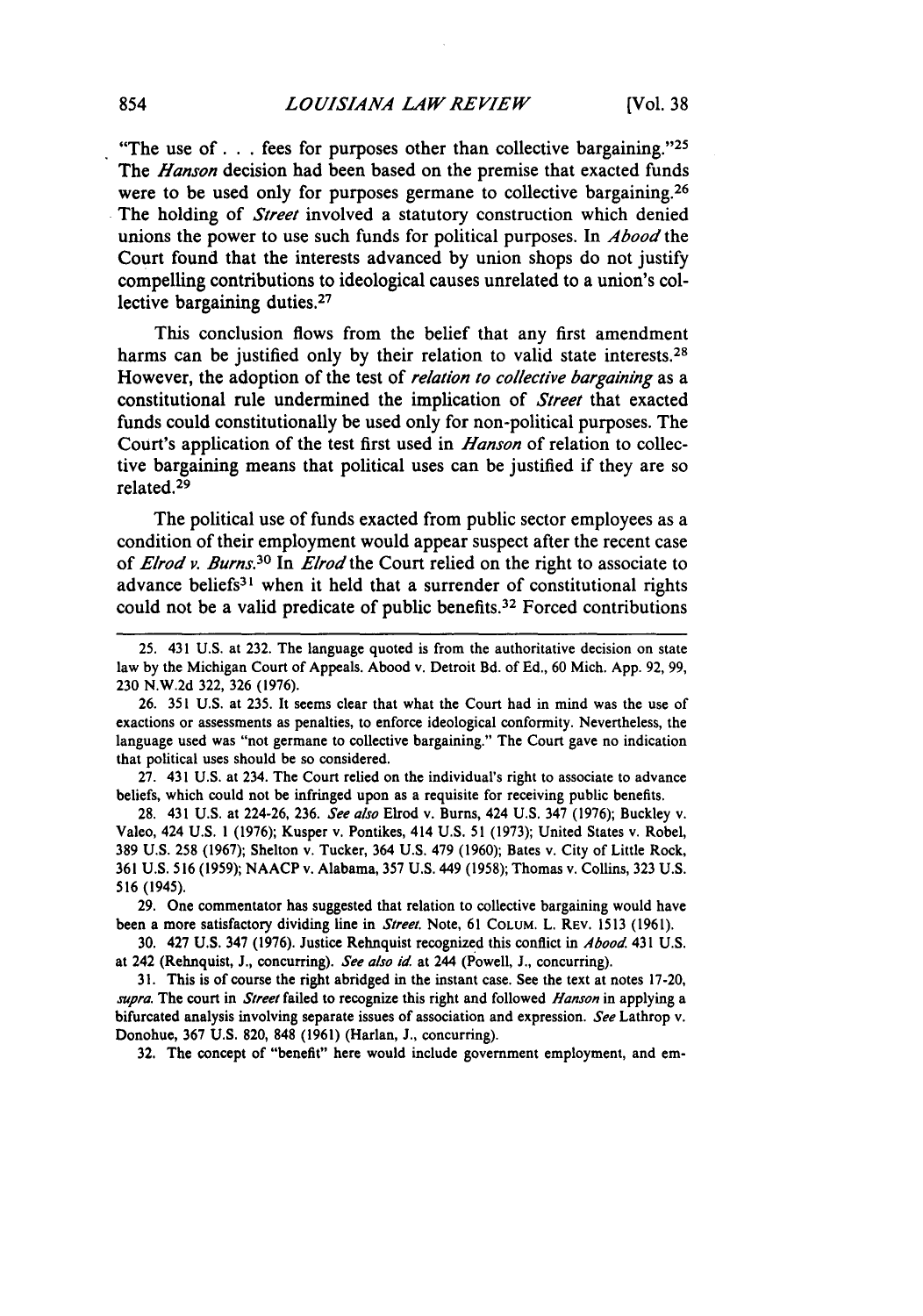infringe upon the individual's interest in being free from forced expression as well as his right to associate to advance beliefs.33 In *Abood* the Court relied upon an implicit balancing test from *Hanson* and *Street* to decide that the legislative assessment of the union shops' importance justifies their impact on first amendment rights. This decision, however, cannot be reconciled easily with recent standards in the first amendment area.

The Court has used a balancing approach in cases where a state, in the exercise of its power to achieve a legitimate purpose, incidentally has encroached upon first amendment rights.<sup>34</sup> According to current principles, "a significant impairment of first amendment rights must survive exacting scrutiny." $35$  The government must show a paramount interest $36$ and that the abridgement is necessary to further that interest.37 **A** high standard has been applied in determining whether these requirements are met.38 The Court in *Aboodwas* divided on the kind of impact on first amendment rights that could be justified **by** the government interests of labor peace and the distribution of the costs of union activities. **A** minority of three justices<sup>39</sup> maintained that the interests advanced would not justify compelled political support as a condition of public employment. The plurality, on the other hand, recognized that the Constitution protects all types of thought and speech, not merely political interests. <sup>40</sup> Thus, in balancing individual and state interests, the Court should consider the extent and not the nature of the first amendment abridgement.4'

**33.** Elrod v. Bums, 427 **U.S.** 347 **(1976);** Cousins v. Wigoda, 419 **U.S. 477 (1975);** Kusper v. Pontikes, 414 **U.S. 51 (1973); NAACP** v. Alabama, **357 U.S.** 449 **(1958);** West Virginia State Bd. of **Ed.** v. Barnette, **319 U.S.** 624 (1942).

34. United States v. Robel, 389 **U.S. 258 (1957);** Bates v. City of Little Rock, **361 U.S. 516 (1959);** Breard v. City of Alexandria, 341 **U.S. 622 (1950);** American Communications Ass'n, **CIO** v. Douds, 339 **U.S. 382 (1950);** Kovacs v. Cooper, 336 **U.S. 77** (1949); Mandel v. Mitchell, **325** F. Supp. **620 (1971).**

**35.** Elrod v. Bums, 427 **U.S.** 347, **362 (1976).**

**36.** *Id*

**37.** *See id* at 363. *See also* Buckley v. Valeo, 424 **U.S. 1 (1976);** Sherbert v. Verner, 374 **U.S.** 398 **(1963); NAACP** v. Alabama, **357 U.S.** 449, 460-61 **(1958).**

**38.** On the insufficiency of a mere legitimate state interest, *see* Kusper v. Pontikes, 414 **U.S. 51,** 59 **(1973).** On rationality, *see* Sherbert v. Verner, 374 **U.S. 398 (1963).**

**39.** *See* 431 **U.S.** at 244 (Powell, **J.,** concurring).

40. 431 **U.S.** at **228.** *See* UMW v. Illinois State Bar Ass'n, **389 U.S. 217 (1967); NAACP** v. Button, **371 U.S.** 415 **(1963);** Roth v. United States, 354 **U.S.** 476 **(1956); Thorn**hill v. Alabama, **310 U.S. 88** (1940).

41. Buckley v. Valeo, 424 **U.S. 1 (1976).** The consideration given the extent of abridge-

ployment regulated **by** government as in *Hanson. See* Elrod v. Burns, 427 **U.S.** 347 **(1976);** Keyishian v. Board of Regents, **385 U.S.** 589 **(1967).**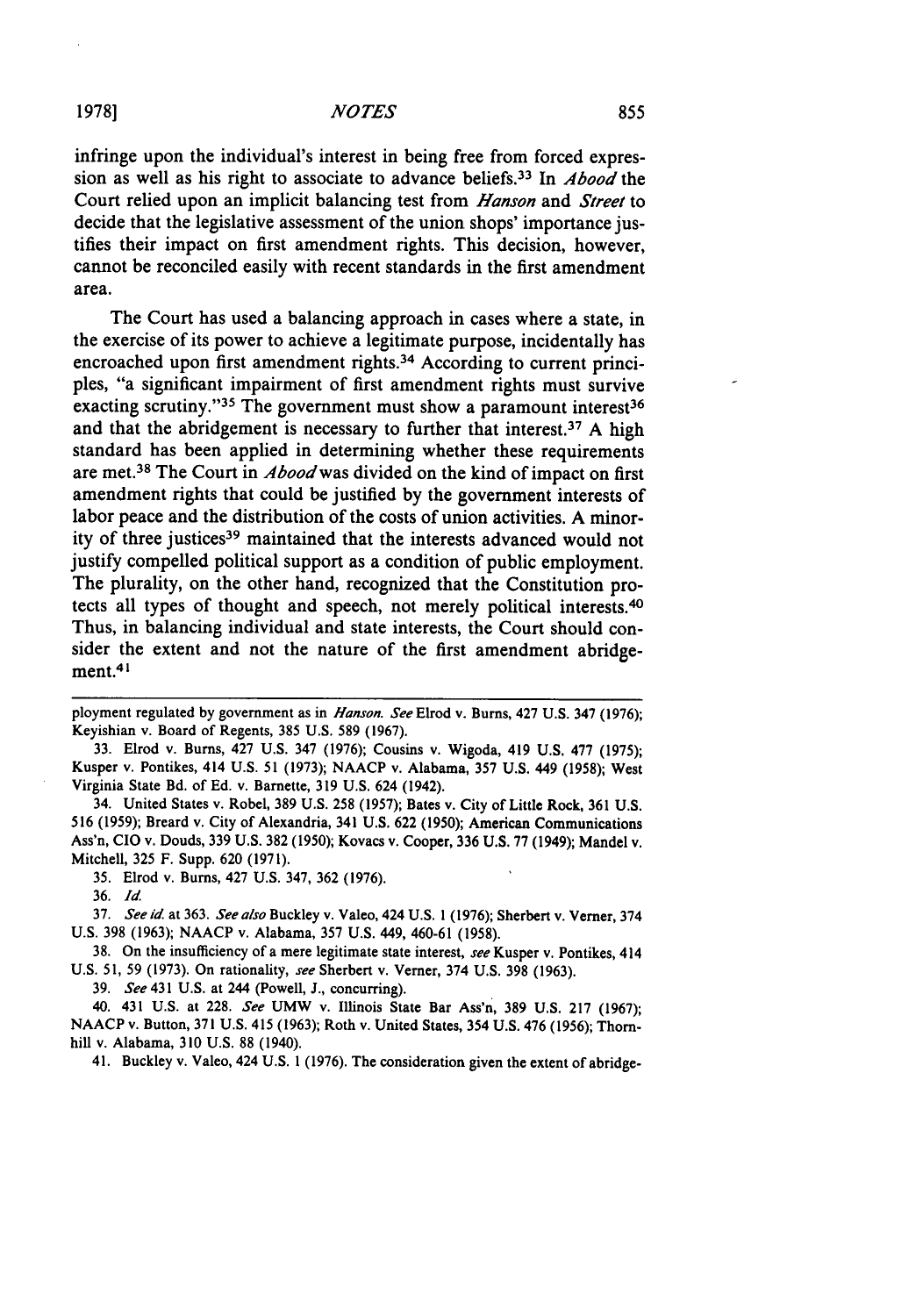The basic question presented in *Hanson* and *Aboodwas* whether the government interest in union shops justified any infringement on an employee's constitutionally protected interests. 42 Union or agency shop agreements advance labor peace **by** buttressing a union's position as collective bargaining agent.<sup>43</sup> The existence of "free riders" may tempt other employees to leave unions, to the detriment of union strength.<sup>44</sup> But even if labor peace can be termed a paramount interest, union shops cannot be justified since they are not *necessary* to maintain union bargaining strength in light of proven alternatives to that end.45 In addition, once a majority of workers belong to a union (a requisite for union shop agreements), that union is already certifiable as the exclusive bargaining agency and has all the power it is likely to acquire. <sup>46</sup>

On a less exalted plane, unions value union shop agreements because they can thereby exact dues from workers to support collective bargaining and other activities with which the workers may **well** disagree.47 This distribution of the costs of union activities is a second governmental interest in union shops. Although couched in terms of

42. Justice Powell's position that public sector unions are indistinguishable from political parties in many respects could perhaps be applied also to private sector organizations. 431 U.S. at 256-57 (Powell, **J.;** concurring).

43. See the discussion of the purpose of the statute in *Internationa/Ass'n of Machinists v. Street,* 367 U.S. 740, 759-66 (1961). Seventy-five to eighty per cent of railroad employees were members of labor organizations by 1950 (the year prior to enactment of the Railway Labor Act), which indicates little need for any legislation to strengthen the union's bargaining position. H.R. **REP.** No. 2811, 81st Cong., 2d Sess. 4 (1960). *See also* 96 **CONo.** REC. 16279 (1960) (statement by Senator Hill).

*44. See Hearings on HR.* 7789, *supra* note 4 (statement by George Harrison). *See also* Report of the Presidential Emergency Board (May 24, 1943); Supplemental Report of the Presidential Emergency Board (May 29, 1943). These reports considered union requests for authorization of union shops during World War II after railway workers went on strike. The Board found that union shops were not necessary to protect the union's bargaining position.

45. Other devices, such as the exclusive bargaining agency under the National Labor Relations Act, or dues checkoff, achieve much the same purpose without the constitutional objection. *See* 3 LAB. L. REP. **(CCH)** 4501.

*46. See Hearings on H.R. 7789, supra* note 4 (statement of George M. Harrison). *See also* Note, 19 GA. B.J. 550 (1957). The author there would apply the stringent "clear and present danger" test of *Thomas v. Collins,* 323 U.S. 516 (1945), to determine if an abridgement is constitutionally justified.

47. *See* Proceedings of Presidential Emergency Board No. 98 at 150.

ment rather than its nature prevents the balancing process from becoming a purely arbitrary value judgment. See Konigsberg v. State Bar of Cal., 366 U.S. 36, 56 (1961) (Black, J., dissenting). In this balancing, it should be remembered that, according to *Elrod v. Burns*, any loss of first amendment freedom, even for a minimal amount of time, constitutes "irreparable injury." 427 U.S. at 350.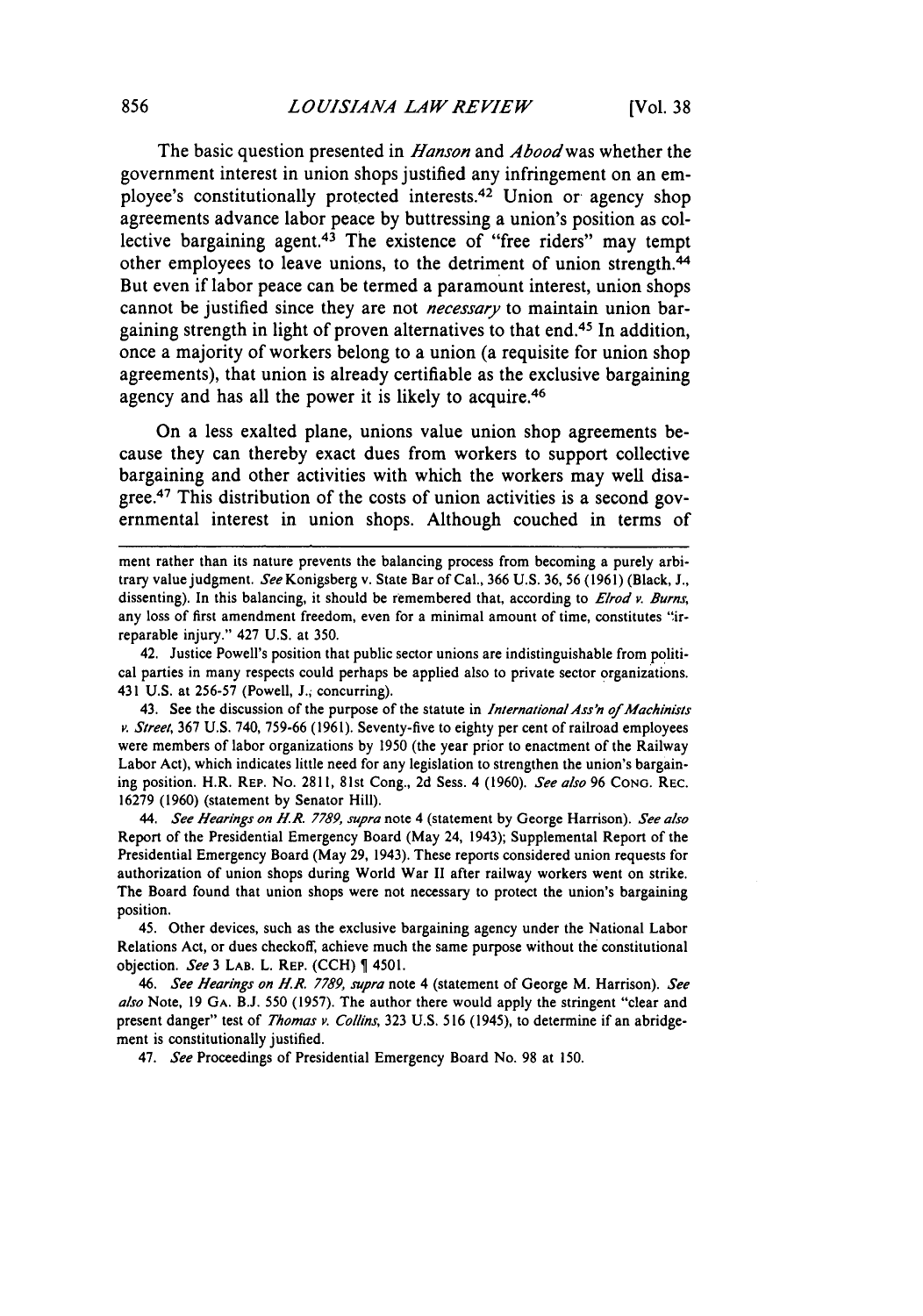preventing "free riders," in fact the government's interest is to finance union activities with the money of unwilling contributors, the complaint of the plaintiff in the instant case. Compelled contribution to support another's beliefs abridges the employee's right of association to advance beliefs, a right which extends into the area of collective bargaining.<sup>48</sup> The government purpose behind the promotion of union shops is to enhance the voice of unions at the expense of dissident members. This is a goal "wholly foreign"<sup>49</sup> to the first amendment, and is not a valid end of legislation.

Nevertheless, the Court held that forced contributions for uses related to collective bargaining were constitutional, without engaging in a detailed analysis of the necessity or importance of the union shop. But by suggesting that further decisions would consider the guidelines drawn in *Street*, the Court may have confused the issues presented in the two cases. At one point the Court suggested that funds spent for the expression of political views would be excluded from permissible use.<sup>50</sup> This language is inconsistent, however, with an earlier statement that the political nature of the use was not to be the key constitutional inquiry and that collective bargaining in the public sector may of itself involve the expression of political views.<sup>51</sup> Thus, expression cannot be deemed unrelated to collective bargaining solely because it is political.

In announcing the collective-bargaining-related standard, the Court failed to delineate the degree or kind of relation required. Since lending support to particular legislation and candidates can have a substantial relation to the ultimate contract under which a union might work (particularly in the public sector),<sup>52</sup> the decision may allow unions to engage in a broad range of political activity affecting first amendment rights

51. *Id* at **231.**

<sup>48.</sup> One author believes that the Railway Labor Act considered in *Hanson* had the invalid purpose of the elimination of competition and friction. Note, 6 J. PuB. L. 263 (1957). Another author suggests union shops may in fact be aimed at those workers who wish to dissent from union policies by withholding funds from or not joining the union. Taff, *The Case for Voluntary Union Membership*, 40 Iowa L. REV. 626 (1953). Thomas Jefferson, in his 1779 Bill for Religious Liberty, called compelled contributions for the propagation of ideas "sinful and tyrannical." I. BRANT, **MADISON:** THE **NATIONALIST** 354 (1948).

<sup>49.</sup> Buckley v. Valeo, 424 U.S. 1 (1976). On the requirement that the government interest be distinct from constitutional abridgement, *see* Konigsberg v. State Bar of Cal., 366 U.S. 36, 56 (1961) (Black, J., dissenting).

<sup>50. 431</sup> U.S. at 235-36. The Court said that funds for the expression of political views, on behalf of candidates, or for the advancement of other ideological causes not related to collective bargaining, must be financed by uncoerced contributions.

<sup>52.</sup> *See* International Ass'n of Machinists v. Street, 367 U.S. 740 (1961) (Black &